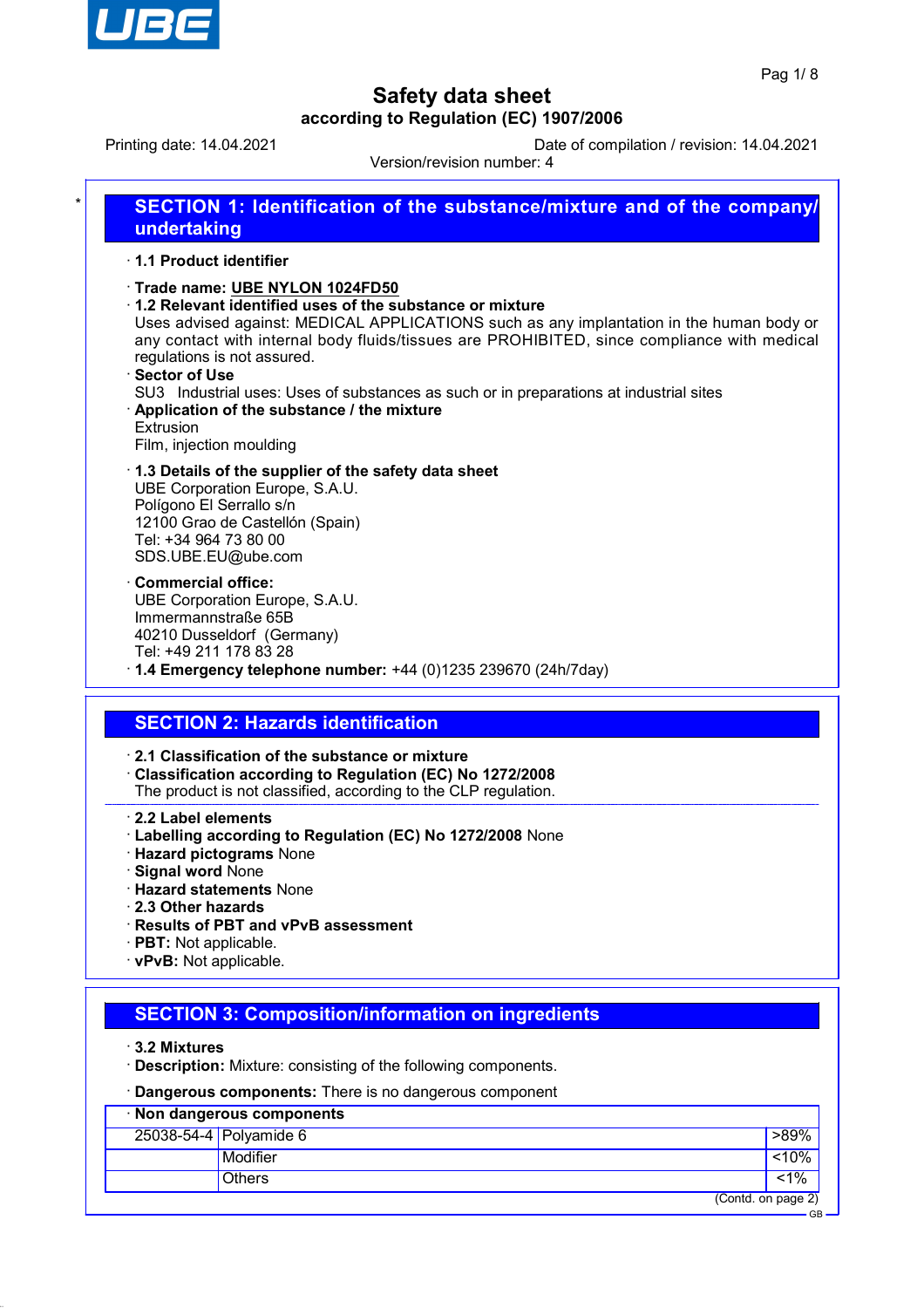

Printing date: 14.04.2021 Date of compilation / revision: 14.04.2021

Version/revision number: 4

### **Trade name: UBE NYLON 1024FD50**

· **Additional information:** For the wording of the listed hazard phrases refer to section 16.

# **SECTION 4: First aid measures**

- · **4.1 Description of first aid measures**
- · **General information:**

Immediately remove any clothing soiled by the product. Take affected persons out into the fresh air.

Seek medical treatment.

No special measures required.

· **After inhalation:**

If exposed to vapors from heating and molding material , remove to fresh air .

- If symptoms, coughing and discomfort in nose and throat remain, get medical attention.
- · **After skin contact:**

Immediately wash with water and soap and rinse thoroughly.

If redness, itching or burning sensation develops, get medical attention.

After contact with the molten product, cool rapidly with cold water.

Do not pull solidified product off the skin.

Seek medical treatment.

· **After eye contact:**

Inmediately flush exposed area with copious amounts of tepid water for at least 15 minutes If redness, itching or burning sensation develops, do not rub eyes and immediately get medical attention.

· **After swallowing:**

Do not induce vomiting; call for medical help immediately.

Rinse out mouth and then drink plenty of water.

· **4.2 Most important symptoms and effects, both acute and delayed** At molten state, expected to cause burns to skin.

Irreversible dermatitis will occur if you do not wash affected skin immediately and thoroughly.

- · **4.3 Indication of any immediate medical attention and special treatment needed**
- Treatment: Treat according to symptoms (decontamination, vital functions), no known specific antidote.

## **SECTION 5: Firefighting measures**

- · **5.1 Extinguishing media**
- · **Suitable extinguishing agents:**

**Water** 

Fire-extinguishing powder

Carbon dioxide

Use fire extinguishing methods suitable to surrounding conditions.

- · **For safety reasons unsuitable extinguishing agents:** Not known
- · **5.2 Special hazards arising from the substance or mixture**

In case of fire, the following can be released: Carbon monoxide (CO) Carbon Dioxide (CO2)

Under certain fire conditions, traces of other toxic gases cannot be excluded, e.g.: Hydrogen cyanide (HCN)

Ammonia (NH3)

- · **5.3 Advice for firefighters**
- · **Protective equipment:**

Firefighters should wear appropriate protective equipment

(Contd. on page 3)

GB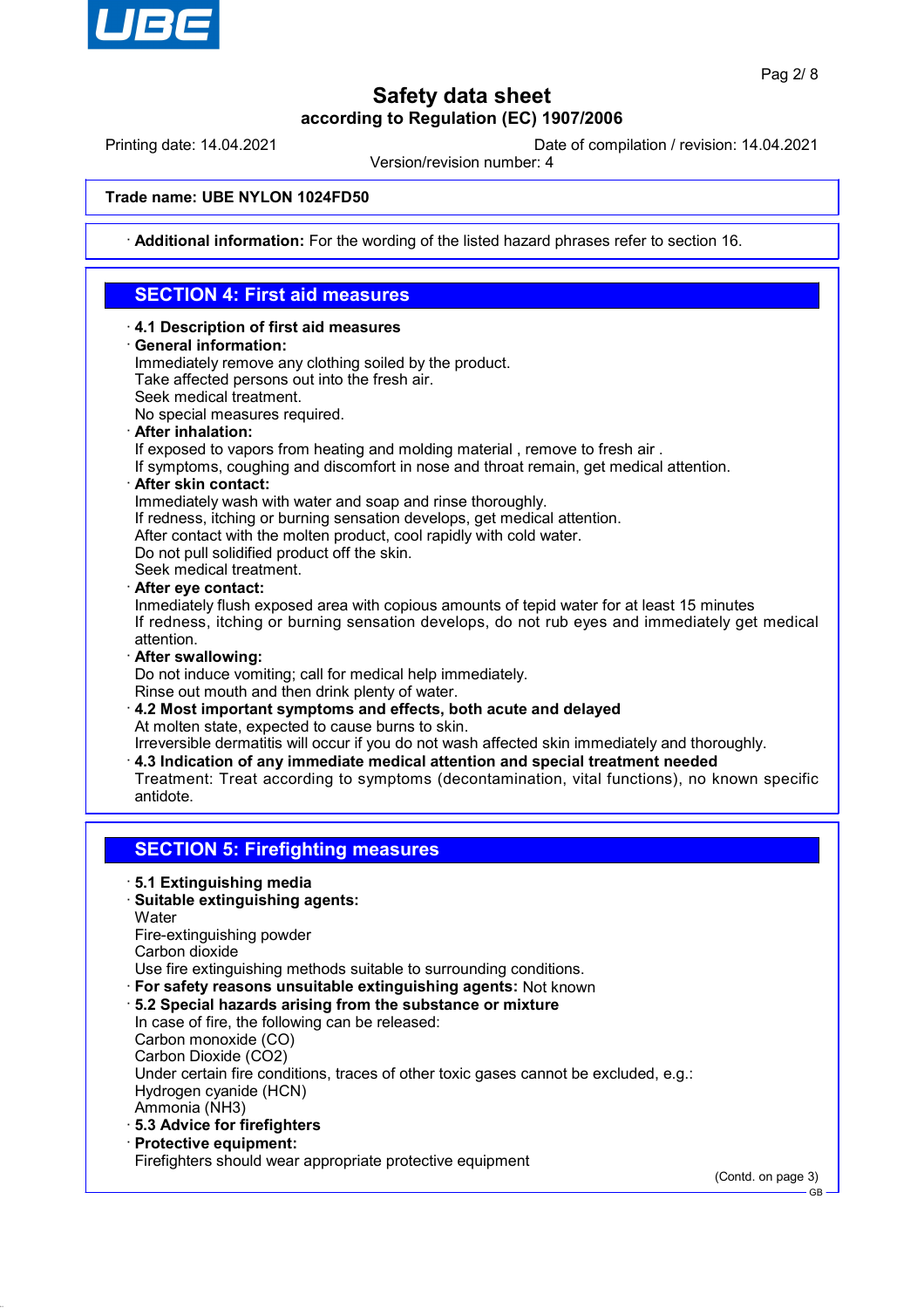

Printing date: 14.04.2021 Date of compilation / revision: 14.04.2021

Version/revision number: 4

#### **Trade name: UBE NYLON 1024FD50**

Mouth respiratory protective device.

### · **Additional information**

Cool endangered receptacles with water spray.

Collect contaminated fire fighting water separately. It must not enter the sewage system.

## **SECTION 6: Accidental release measures**

- · **6.1 Personal precautions, protective equipment and emergency procedures** Stop leak if you can do so without risk Remove combustible materials Ensure adequate ventilation Use personal protective equipment as indicated in paragraph 8 · **6.2 Environmental precautions:** Do not allow to enter sewers/ surface or ground water.
- · **6.3 Methods and material for containment and cleaning up:** Sweep up to prevent slipping on polymer pellets Send for recovery or disposal in suitable receptacles.
- · **6.4 Reference to other sections**
- See Section 7 for information on safe handling.
- See Section 8 for information on personal protection equipment.

See Section 13 for disposal information.

### **SECTION 7: Handling and storage**

#### · **7.1 Precautions for safe handling**

Keep away from foodstuffs, beverages and feed. Immediately remove all soiled and contaminated clothing Wash hands before breaks and at the end of work. Do not eat, drink, smoke or sniff while working. Melted state: Avoid skin contact with the liquefied material. Avoid breathing dust/fume/vapours.

· **Information about fire - and explosion protection:** Protect against electrostatic charges.

- · **7.2 Conditions for safe storage, including any incompatibilities**
- · **Storage:**
- · **Requirements to be met by storerooms and receptacles:** Store in cool, dry conditions in well sealed receptacles.
- · **Information about storage in one common storage facility:** Not required.
- · **Further information about storage conditions:** Protect from heat and direct sunlight.
- · **7.3 Specific end use(s)** See item 1.2

## **SECTION 8: Exposure controls/personal protection**

- · **8.1 Control parameters**
- · **Ingredients with limit values that require monitoring at the workplace:**

The product does not contain any relevant quantities of materials with critical values that have to be monitored at the workplace.

· **Additional information:** The lists valid during the making were used as basis.

(Contd. on page 4) GB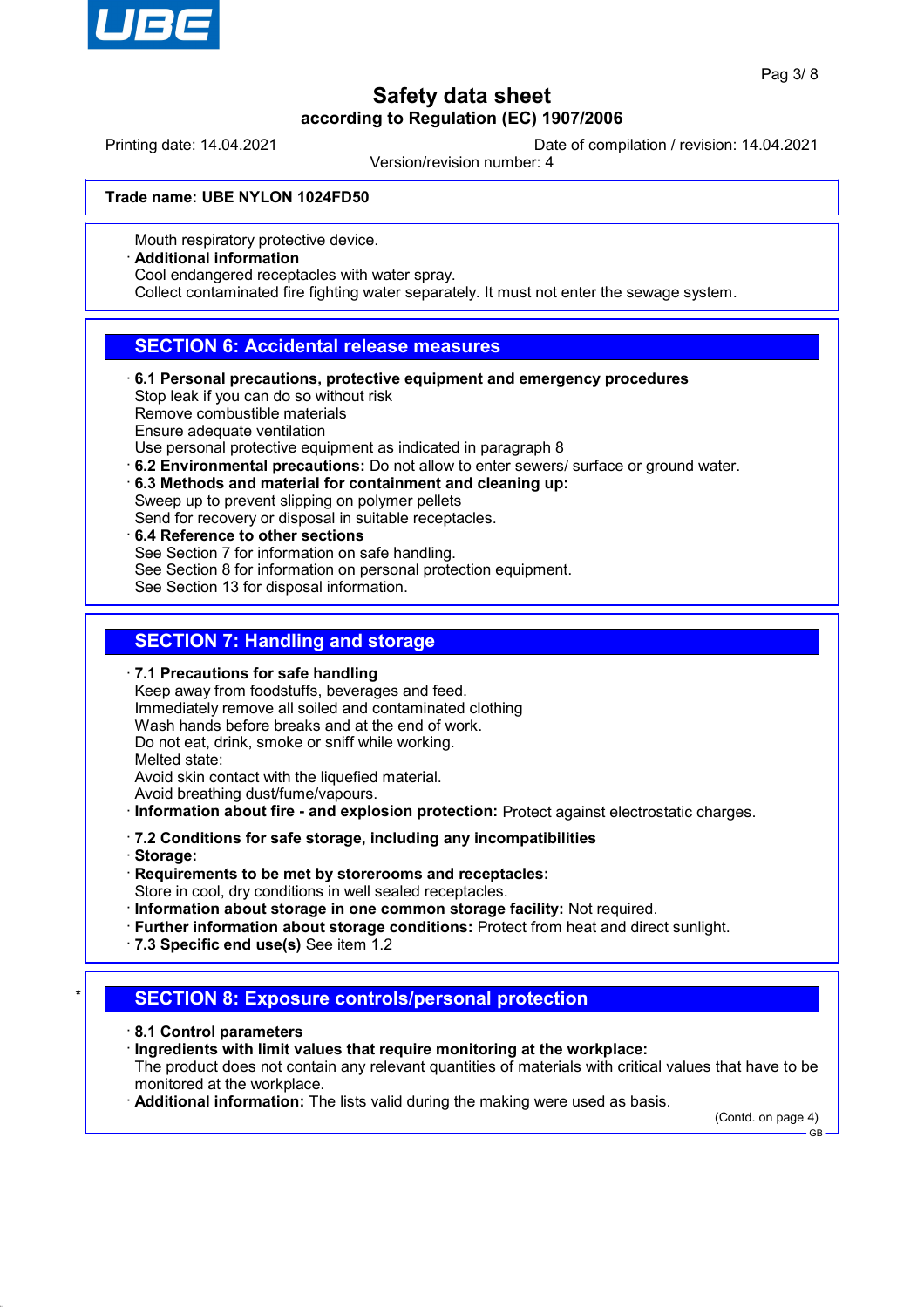

Printing date: 14.04.2021 Date of compilation / revision: 14.04.2021

Version/revision number: 4

**Trade name: UBE NYLON 1024FD50** · **8.2 Exposure controls** · **Appropriate engineering controls** Adequate ventilation should be maintained at handing. Additionally, local exhaust ventilation recommended at melting process. · **Individual protection measures, such as personal protective equipment** · **General protective and hygienic measures:** In accordance with Directive 89/686/EEC on personal protective equipment · **Respiratory protection:** Not necessary if room is well-ventilated. Melted state: Wear a respirator conforming to EN140 at least with Type A filter. · **Hand protection** Protective gloves Molten state: Heat protection gloves The glove material has to be impermeable and resistant to the product/ the substance/ the preparation. Due to missing tests no recommendation to the glove material can be given for the product/ the preparation/ the chemical mixture. Selection of the glove material on consideration of the penetration times, rates of diffusion and the degradation · **Material of gloves** Leather gloves The selection of the suitable gloves does not only depend on the material, but also on further marks of quality and varies from manufacturer to manufacturer. As the product is a preparation of several substances, the resistance of the glove material can not be calculated in advance and has therefore to be checked prior to the application. · **Eye/face protection** Safety glasses Safety goggles should be worn. At treating hot polymer or molten polymer, face shield should be recommended. **Skin and body protection: Protective work clothing** · **Environmental exposure controls** Prevent the material from spreading into the environment. **SECTION 9: Physical and chemical properties** 

- · **9.1 Information on basic physical and chemical properties**
- · **General Information**
- 
- 
- 
- Melting point/freezing point: 215-225 °C (PA6)
- · **Boiling point or initial boiling point and boiling range** Not determined for mixture.
- 

· **Colour:** Natural · **Odour:** Odourless **Odour threshold:** Not determined.

**Flammability Flammability Flammability Product is not flammable.** 

(Contd. on page 5)

GB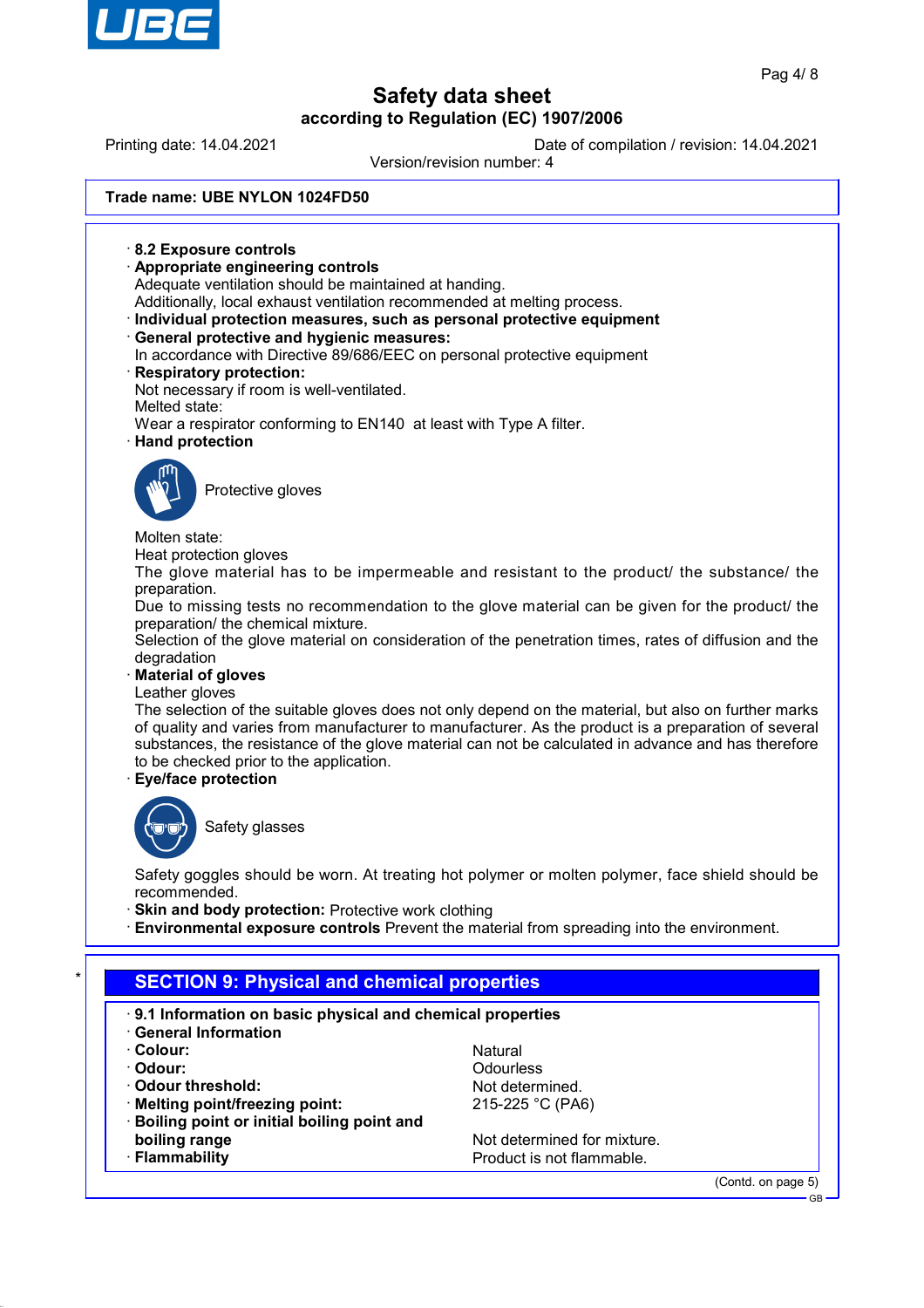

Printing date: 14.04.2021 Date of compilation / revision: 14.04.2021

Version/revision number: 4

## **Trade name: UBE NYLON 1024FD50**

| <b>Lower and upper explosion limit</b>                                                                                                                                               |                                               |
|--------------------------------------------------------------------------------------------------------------------------------------------------------------------------------------|-----------------------------------------------|
| · Lower:                                                                                                                                                                             | Not determined for mixture.                   |
| · Upper:                                                                                                                                                                             | Not determined for mixture.                   |
| · Flash point:                                                                                                                                                                       | Not determined for mixture.                   |
| · Auto-ignition temperature:                                                                                                                                                         | Not determined for mixture.                   |
| Decomposition temperature:                                                                                                                                                           | Not determined for mixture.                   |
| ∙ pH                                                                                                                                                                                 | Not applicable because it is a solid mixture  |
| · Viscosity:                                                                                                                                                                         |                                               |
| <b>Kinematic viscosity</b>                                                                                                                                                           | Not applicable because it is a solid mixture  |
| · Dynamic:                                                                                                                                                                           | Not applicable.                               |
| · Solubility                                                                                                                                                                         |                                               |
| · water:                                                                                                                                                                             | Insoluble.                                    |
| · Partition coefficient n-octanol/water (log                                                                                                                                         |                                               |
| value)                                                                                                                                                                               | Not determined for mixture.                   |
| · Vapour pressure:                                                                                                                                                                   | Not applicable because it is a solid mixture  |
| · Density and/or relative density                                                                                                                                                    |                                               |
| Density at 20 °C:                                                                                                                                                                    | 1.09-1.19 $g/cm3$                             |
| · Relative density                                                                                                                                                                   | Not determined.                               |
| · Vapour density                                                                                                                                                                     | Not applicable because it is a solid mixture  |
|                                                                                                                                                                                      |                                               |
| 9.2 Other information                                                                                                                                                                |                                               |
| · Appearance:                                                                                                                                                                        |                                               |
| $\cdot$ Form:                                                                                                                                                                        | <b>Pellets</b>                                |
| · Important information on protection of health                                                                                                                                      |                                               |
| and environment, and on safety.                                                                                                                                                      |                                               |
| · Ignition temperature                                                                                                                                                               | >400 °C                                       |
| <b>Explosive properties:</b>                                                                                                                                                         | Product does not present an explosion hazard. |
| · Freezing point                                                                                                                                                                     |                                               |
| <b>Evaporation rate</b>                                                                                                                                                              | Not applicable because it is a solid mixture  |
| Information with regard to physical hazard                                                                                                                                           |                                               |
| classes                                                                                                                                                                              |                                               |
| · Explosives                                                                                                                                                                         | None                                          |
| · Flammable gases                                                                                                                                                                    | None                                          |
| · Aerosols                                                                                                                                                                           | None                                          |
| · Oxidising gases                                                                                                                                                                    | None                                          |
| · Gases under pressure                                                                                                                                                               | None                                          |
| · Flammable liquids                                                                                                                                                                  | None                                          |
| · Flammable solids                                                                                                                                                                   | None                                          |
| Self-reactive substances and mixtures                                                                                                                                                | None                                          |
| · Pyrophoric liquids                                                                                                                                                                 | None                                          |
|                                                                                                                                                                                      | None                                          |
|                                                                                                                                                                                      |                                               |
|                                                                                                                                                                                      |                                               |
|                                                                                                                                                                                      | None                                          |
|                                                                                                                                                                                      |                                               |
| flammable gases in contact with water                                                                                                                                                | None                                          |
|                                                                                                                                                                                      | None                                          |
|                                                                                                                                                                                      | None                                          |
| · Pyrophoric solids<br>· Self-heating substances and mixtures<br>· Substances and mixtures, which emit<br><b>Oxidising liquids</b><br><b>Oxidising solids</b><br>· Organic peroxides | None                                          |
| Corrosive to metals<br><b>Desensitised explosives</b>                                                                                                                                | None<br>None                                  |

(Contd. on page 6)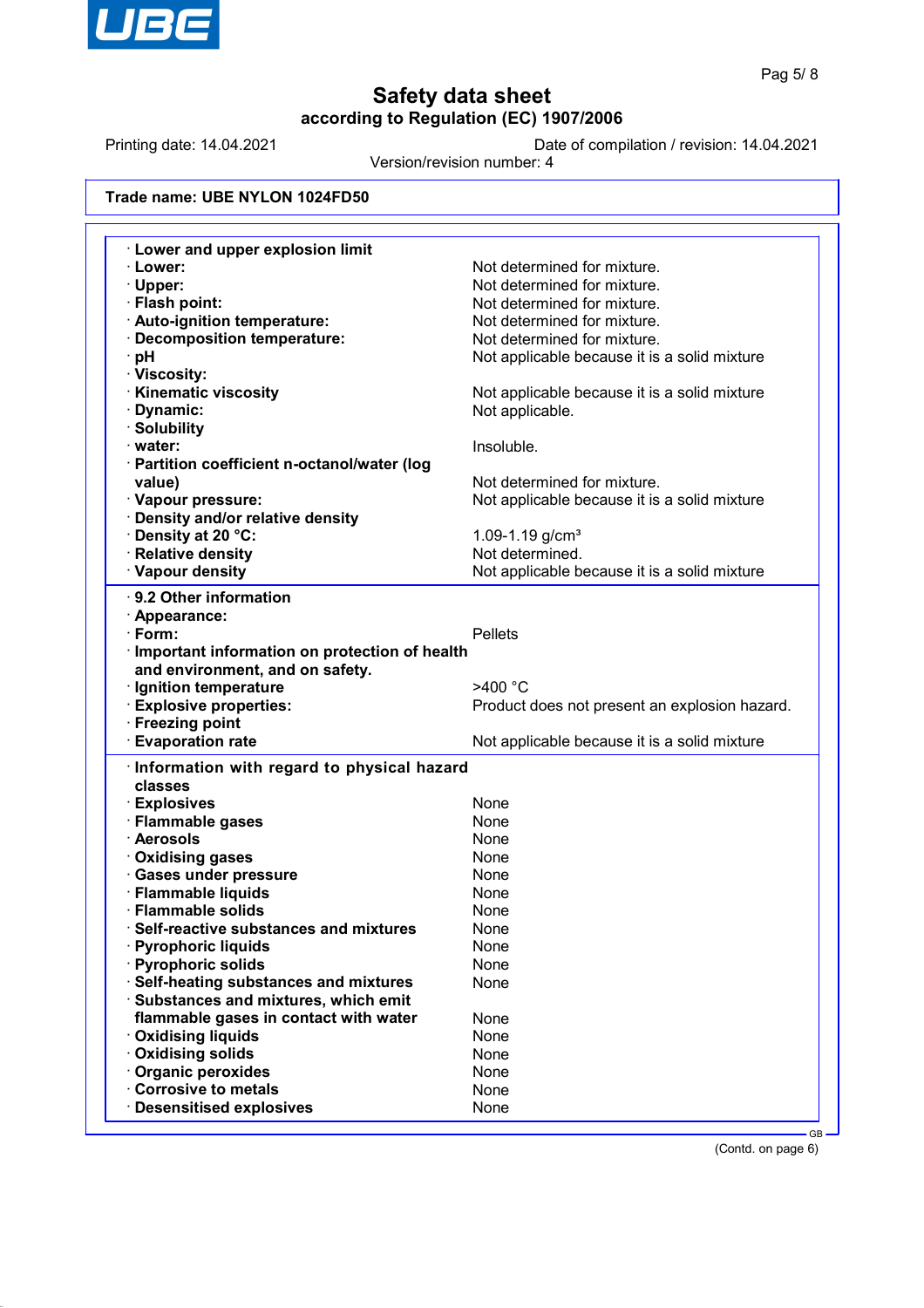

Printing date: 14.04.2021 Date of compilation / revision: 14.04.2021

Version/revision number: 4

### **Trade name: UBE NYLON 1024FD50**

## **SECTION 10: Stability and reactivity**

- · **10.1 Reactivity** Stable under ordinary conditions of use and storage.
- · **10.2 Chemical stability** Stable at environment temperature. The product is stable if stored and handled as prescribed/indicated
- · **Thermal decomposition / conditions to be avoided:**
- No decomposition if used according to specifications.
- · **10.3 Possibility of hazardous reactions** No hazardous reactions if stored and handled as prescribed/indicated. · **10.4 Conditions to avoid**
- Avoid heat, flames, sparks and other sources of ignition. Avoid high temperature
- · **10.5 Incompatible materials:** Oxidizing agents, acids, bases and reactive agents.
- · **10.6 Hazardous decomposition products:** Carbon monoxide and carbon dioxide Hydrogen cyanide (prussic acid)
- Ammonia

## **SECTION 11: Toxicological information**

- · **11.1 Information on hazard classes as defined in Regulation (EC) No 1272/2008**
- · **Acute toxicity** Based on available data, the classification criteria are not met.
- · **Skin corrosion/irritation** Not classified (Lack of data)
- · **Serious eye damage/irritation** Based on available data, the classification criteria are not met.
- · **Respiratory or skin sensitisation** Not classified (Lack of data)
- · **Germ cell mutagenicity** Based on available data, the classification criteria are not met.
- · **Carcinogenicity** Based on available data, the classification criteria are not met.
- · **Reproductive toxicity** Based on available data, the classification criteria are not met.
- · **STOT-single exposure** Based on available data, the classification criteria are not met.
- · **STOT-repeated exposure** Based on available data, the classification criteria are not met.
- · **Aspiration hazard** Based on available data, the classification criteria are not met.
- · **Other information (about experimental toxicology):**
- Aspiration hazard: No further relevant information available.
- · **Additional toxicological information:**
- · **CMR effects (carcinogenity, mutagenicity and toxicity for reproduction)** No further relevant information available.
- · **11.2 Information on other hazards**
- · **Endocrine disrupting properties**

None of the ingredients is listed.

## **SECTION 12: Ecological information**

- · **12.1 Toxicity**
- · **Aquatic toxicity:** No further relevant information available.
- · **12.2 Persistence and degradability** No further relevant information available.
- · **12.3 Bioaccumulative potential** No further relevant information available.
- · **12.4 Mobility in soil** No further relevant information available.
- · **12.5 Results of PBT and vPvB assessment**
- · **PBT:** Not applicable.

(Contd. on page 7) GB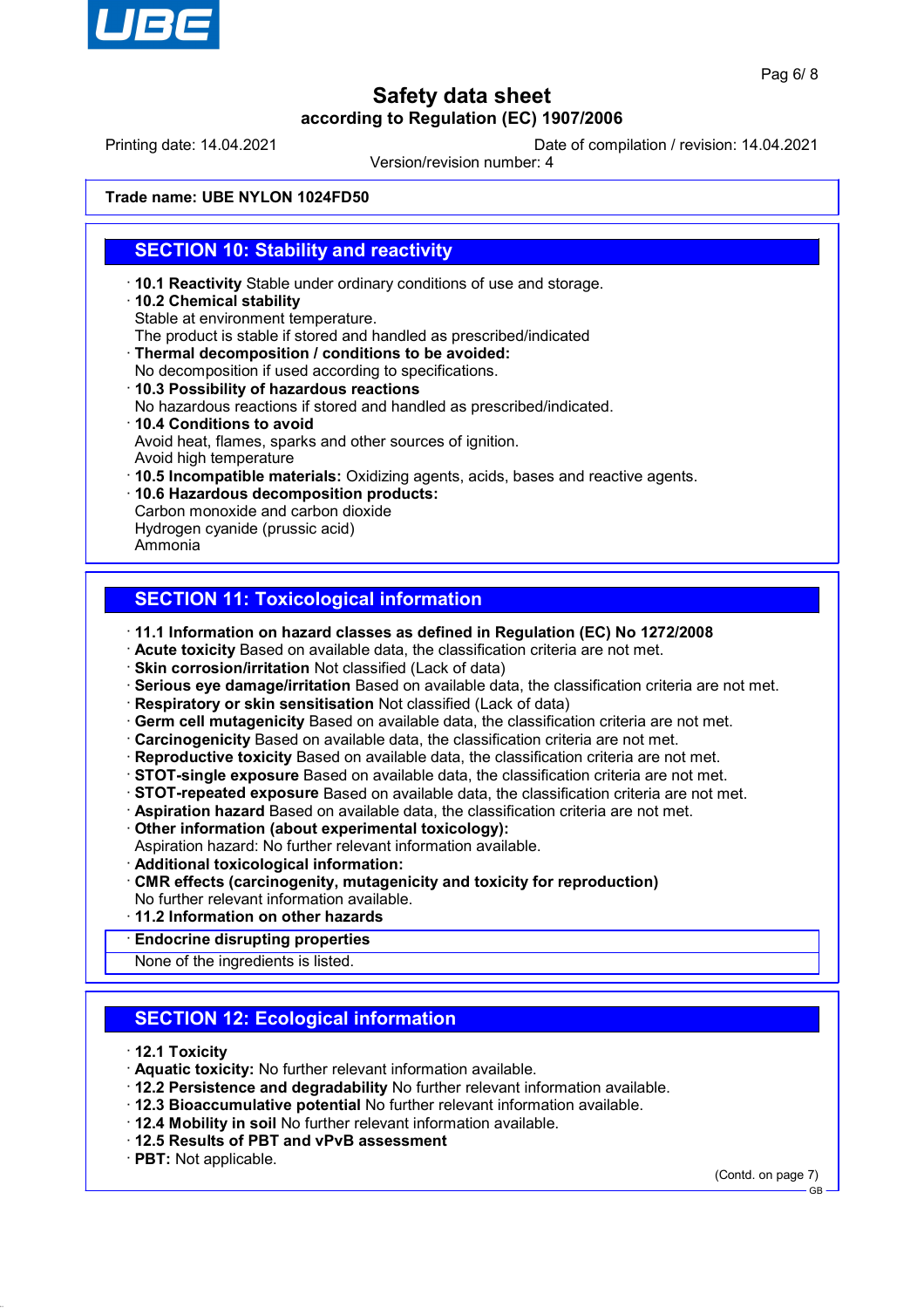

Printing date: 14.04.2021 Date of compilation / revision: 14.04.2021

Version/revision number: 4

#### **Trade name: UBE NYLON 1024FD50**

· **vPvB:** Not applicable.

· **12.6 Endocrine disrupting properties**

The product does not contain substances with endocrine disrupting properties.

- · **12.7 Other adverse effects**
- · **Additional ecological information:**
- · **General notes:**

Do not allow undiluted product or large quantities of it to reach ground water, water course or sewage system.

### **SECTION 13: Disposal considerations**

#### · **13.1 Waste treatment methods**

### · **Recommendation**

Chemical residues generally count as special waste

Must not be disposed together with household garbage. Do not allow product to reach sewage system.

Disposal must be made according to official regulations.

#### · **Uncleaned packaging:**

#### · **Recommendation:**

Packaging may contain residues of the product and should be treated accordingly. Disposal must be made according to official regulations.

| <b>SECTION 14: Transport information</b>              |                                                                                  |
|-------------------------------------------------------|----------------------------------------------------------------------------------|
| 14.1 UN number or ID number<br>· ADR, ADN, IMDG, IATA | The substance is not classified under transport<br>regulations<br>Not applicable |
|                                                       |                                                                                  |
| 14.2 UN proper shipping name                          | The substance is not classified under transport<br>regulations                   |
| · ADR, ADN, IMDG, IATA                                | Not applicable                                                                   |
| 14.3 Transport hazard class(es)                       | The substance is not classified under transport<br>regulations                   |
| · ADR, ADN, IMDG, IATA                                |                                                                                  |
| · Class                                               | Not applicable                                                                   |
| 14.4 Packing group                                    | The substance is not classified under transport<br>regulations                   |
| · ADR, IMDG, IATA                                     | Not applicable                                                                   |
| 14.5 Environmental hazards:                           |                                                                                  |
| · Marine pollutant:                                   | <b>No</b>                                                                        |
| 14.6 Special precautions for user                     | Not applicable.                                                                  |
| 14.7 Maritime transport in bulk according to          |                                                                                  |
| <b>IMO instruments</b>                                | Not applicable.                                                                  |
| · UN "Model Regulation":                              | Not applicable                                                                   |
|                                                       | $GB -$                                                                           |

(Contd. on page 8)